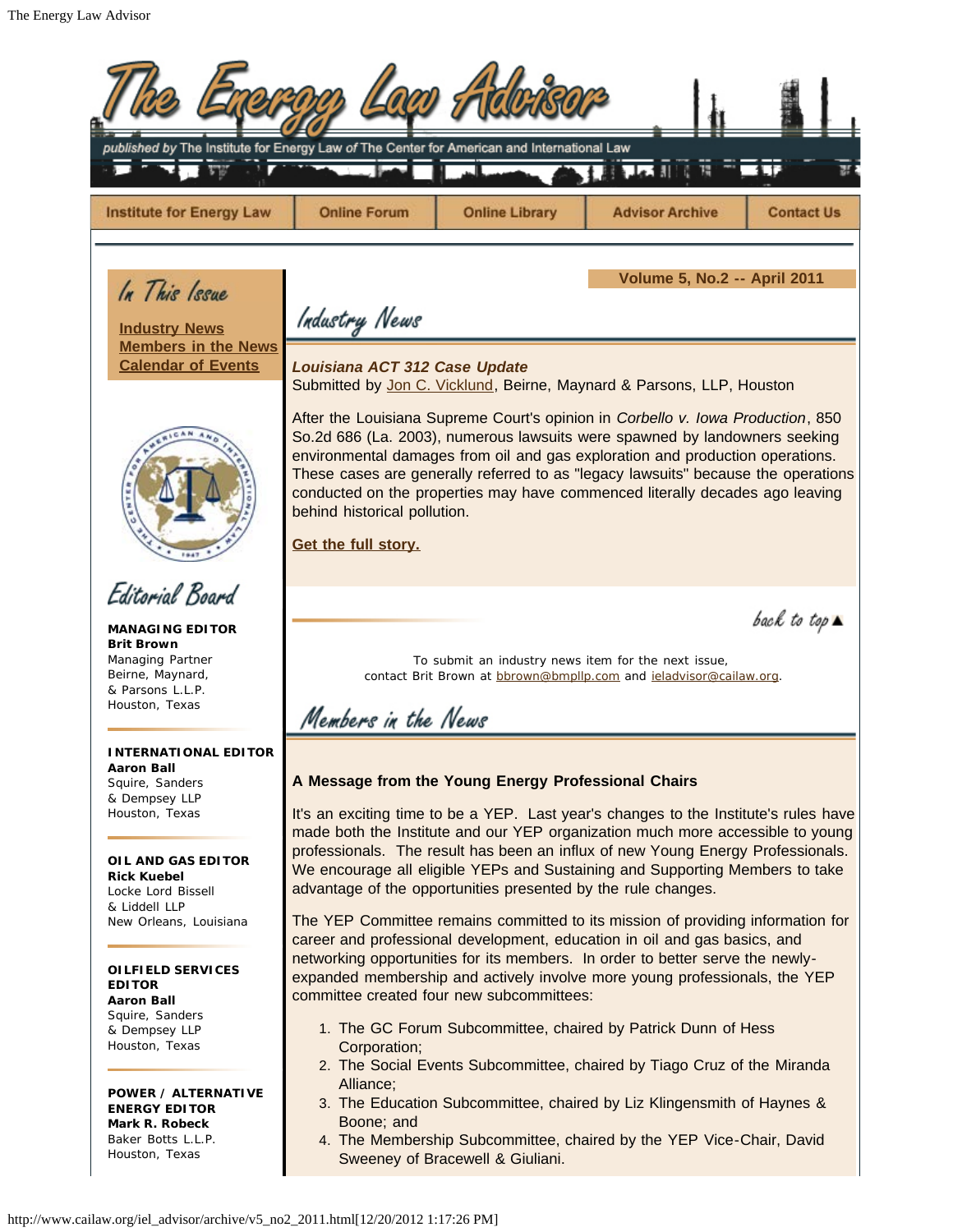**YOUNG ENERGY PROFESSIONALS EDITOR Forrest Wynn** Beirne, Maynard & Parsons, L.L.P. Houston, Texas

## **INSTITUTE FOR ENERGY LAW**

The Center for American and International Law 5201 Democracy Dr. Plano, Texas 75024 Tel: 972.244.3400 Fax: 972.244.3401

**Stephen F. Gates** Chair, IEL Advisory Board Special Counsel Mayer Brown LLP Houston, Texas

**David B. Winn** IEL Director and CAIL Vice President Plano, Texas

**J. Alan B. Dunlop** IEL Associate Director Plano, Texas

YEP events held thus far this year have been larger and more successful than ever. Our practice committee meeting was very well attended. The wine tasting, held on the last day of the annual IEL Oil & Gas Conference, featured a sampling of South American wines and a few good laughs over last year's guesses about the price of oil this year.

On March 28, we co-hosted an ethics presentation at the Magnolia Hotel in Houston with the Oil & Gas and Oilfield Services Committee. Jay Martin of Baker, Hughes and Ryan McConnell of Haynes & Boone discussed ethical issues surrounding FCPA investigations and the effect of the Dodd-Frank legislation on how disclosures are handled.

We have a number of exciting upcoming programs as well. On May 5, Vinson & Elkins will host another installment of our joint IEL/AIPN young member breakfast series. Marie Wagner, Sr. Counsel with Anadarko will talk to us about farmouts and other entry points. Marie is a knowledgeable and entertaining speaker, and has worked on some of the most interesting and challenging oil and gas projects in the world. If you haven't already registered, please do so soon, as attendance is limited to 25 YEPs (and 50 overall). In addition, we are planning another YEP practice committee meeting (and happy hour) early this summer. Please be on the lookout for that invitation.

We look forward to seeing you at our next event.



Committee Chair: Jennifer Hardin jennifer.d.hardin@conocophillips.com (281) 293-5276



Committee Vice Chair: David Sweeney david.sweeney@bgllp.com (713) 221-1288

**Derek Anchondo** has joined Curtis, Mallet-Prevost, Colt & Mosle LLP. Derek works with the firm's Corporate, Oil & Gas and Latin America groups. His practice focuses on complex domestic and international commercial transactions, where he has advised clients on general corporate and commercial matters, mergers, acquisitions and divestitures, joint ventures, and U.S. regulatory filings.



Derek Anchondo



## **New Associate Director at the Institute for Energy Law**

**Alan Dunlop** has joined the Institute for Energy Law, a division of the Center for American and International Law, in Dallas, Texas as Associate Director.

Alan Dunlop

Alan brings to the IEL a wealth of experience, particularly in U.S. and international continuing legal education and in the energy industry.

Alan is already a volunteer leader in the Institute for Energy Law. He is currently a vice chair of the IEL, having also served as chair of the Institute's International Committee and on its Strategic Planning Committee and its Governance and Nominations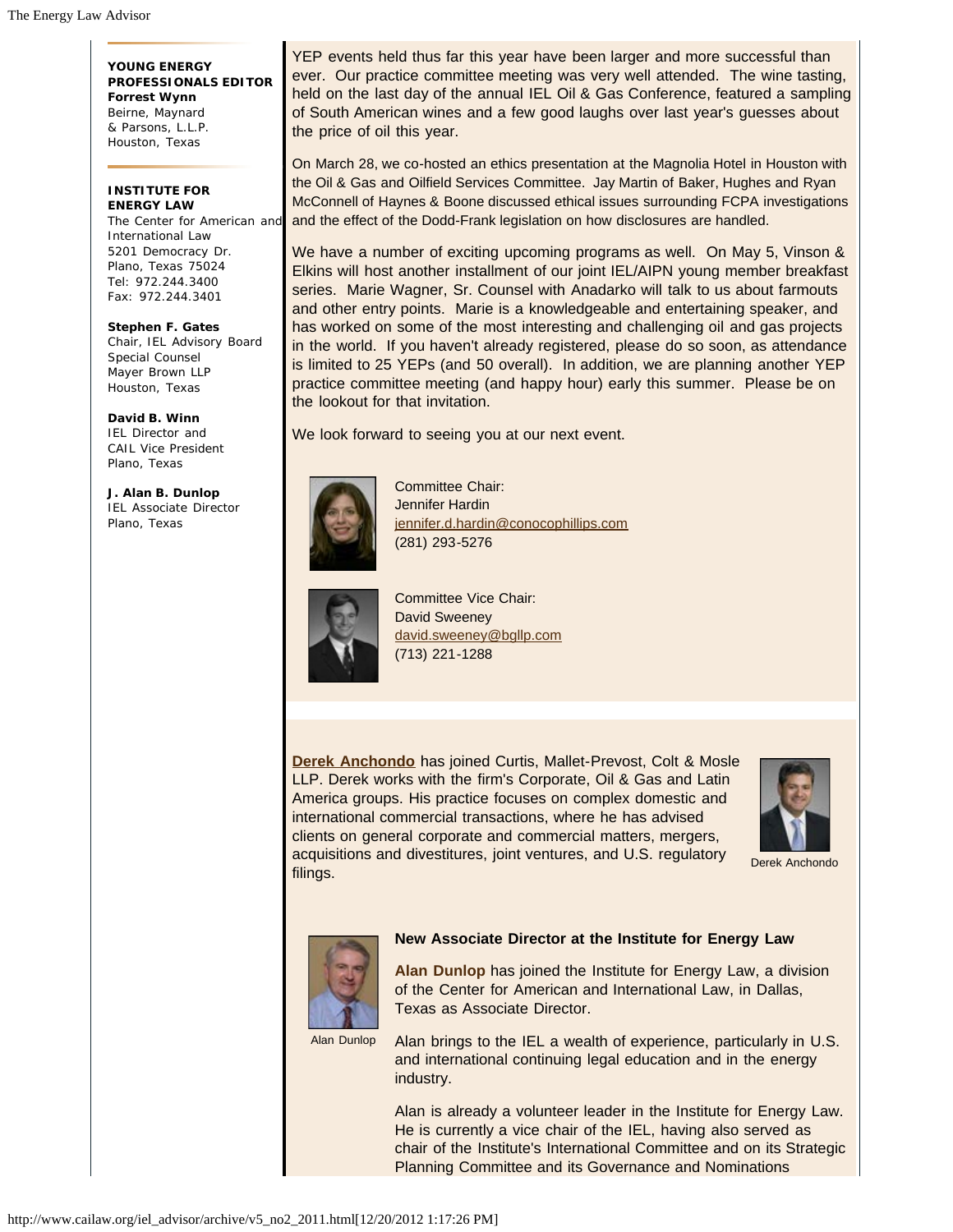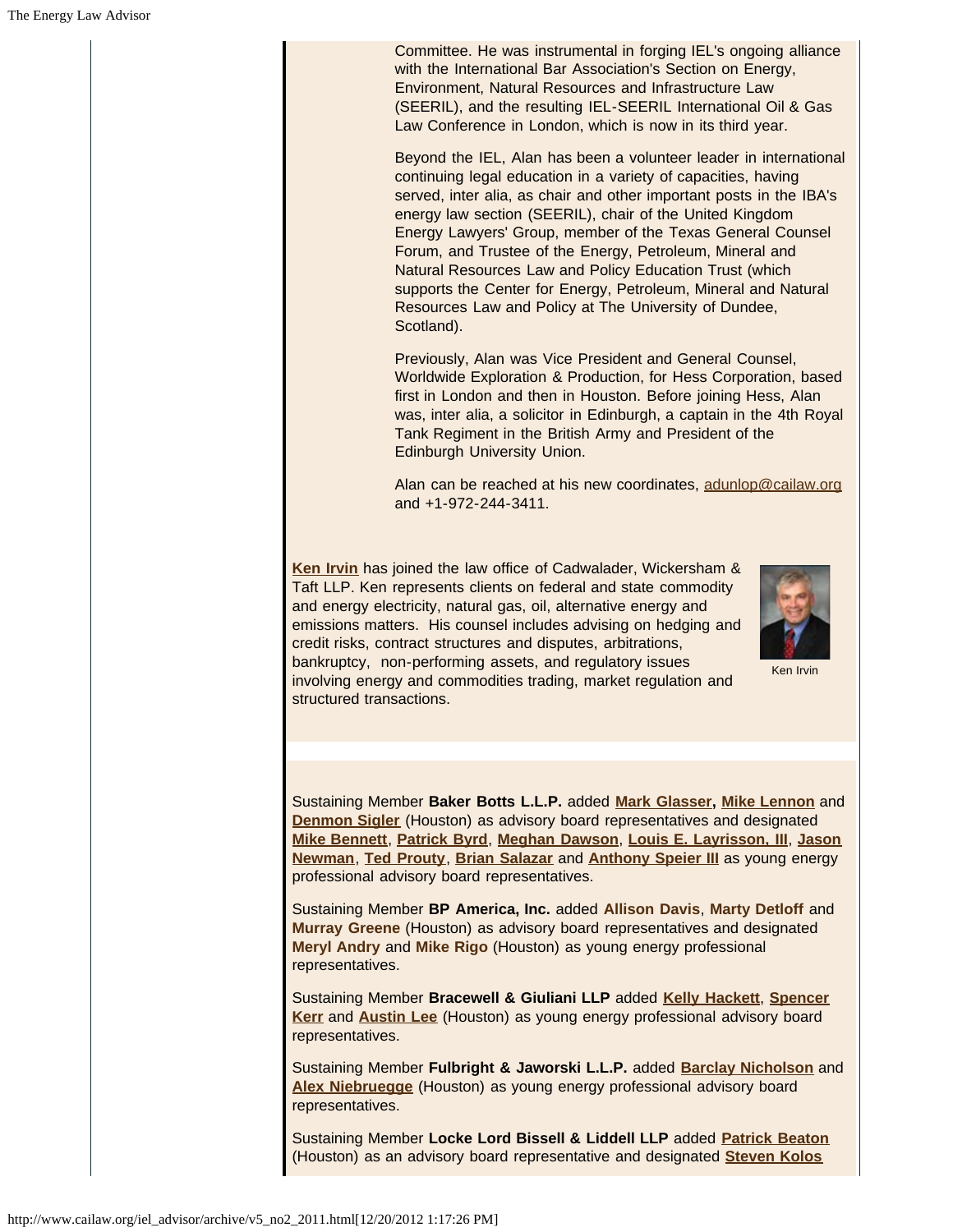and **Max Stubbs** (Houston) as young energy professional representatives.

Sustaining Member **Mayer Brown LLP** added **Jon Scott** (Houston) as a young energy professional advisory board representatives.

Sustaining Member **Winstead PC** added **Linda M. Glover** (Houston) and **Jeff King** (Ft. Worth) as advisory board representatives and designated **Jamie Bryan** and **Koy Killen** (Ft. Worth) as young energy professional advisory board representatives.













Patrick Beaton Mike Bennett Jamie Bryan Patrick Byrd Meghan Dawson Mark Glasser











Linda Glover Kelly Hackett Spencer Kerr Koy Killen Jeff King Steven Kolos











Niebruegge









**Nicholson** 





Supporting Member **Baker & McKenzie** added **Mike Byrd** and **Louis Davis** (Houston) as advisory board representatives.

**Burleson Cooke LLP** increased their membership to the Supporting Member Level. **Robert Ballentine** and **Randy Burton** join **Rick Burleson** (Houston) as advisory board representatives and **Thomas G. Ciarlone, Jr.** (San Antonio) joins as a young energy professional advisory board representative.

Supporting Member **Greenberg Traurig, LLP** added **Tony Guerino** (Houston) as an advisory board representative and designated **Pamela Horowitz** (Houston) as an young energy professional advisory board representative.

Supporting Member **Kilburn Law Firm, PLLC** added **Karen O. Donnelly** (Houston) as an advisory board representative and designated **Jamie S. Budnick** (Houston) as a young energy professional advisory board representative.

Supporting Member **Looper Reed & McGraw** added **Jorge Gutierrez** (Dallas)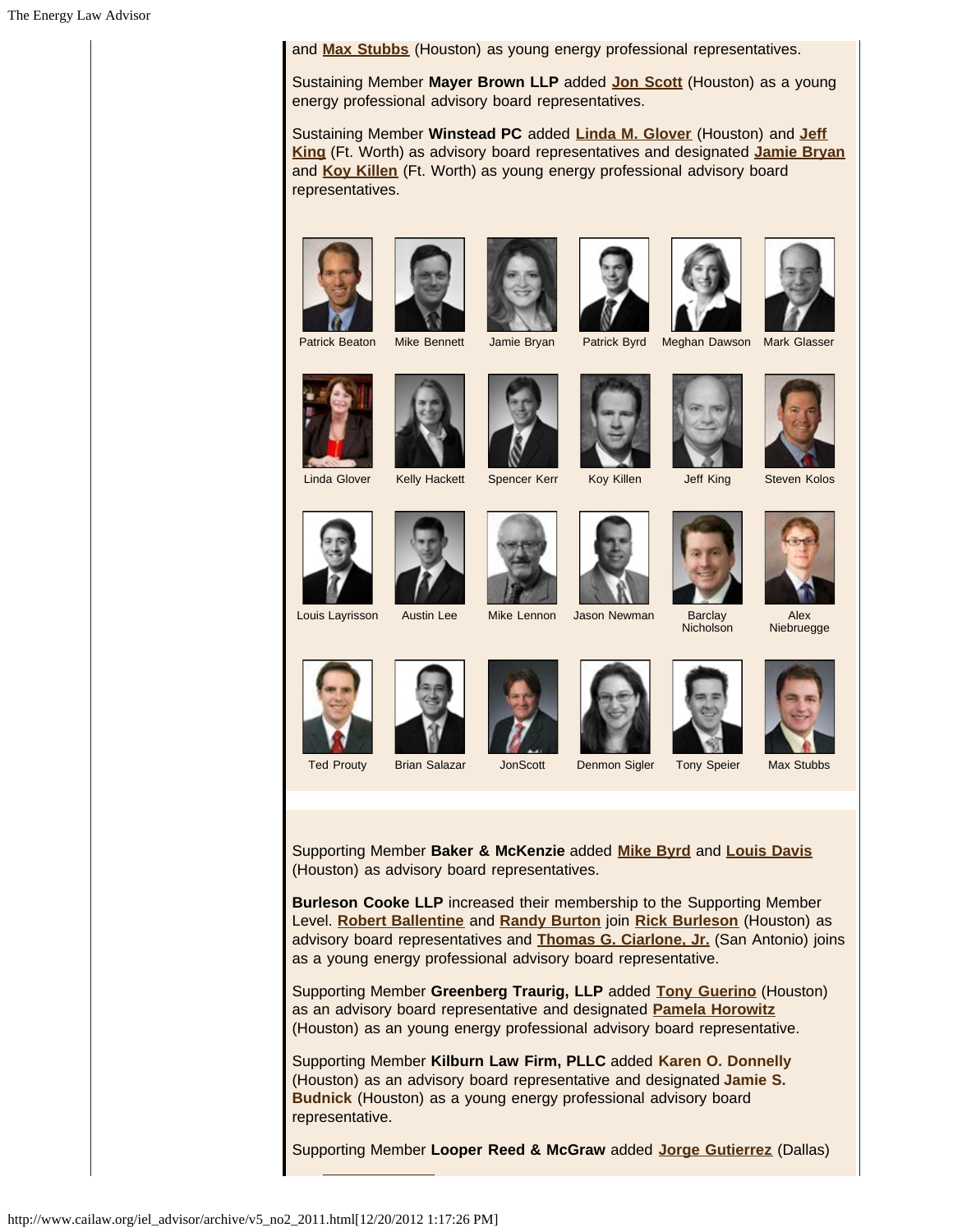and **Ryan McKenzie** (Houston) as advisory board representatives.

Supporting Member **Shell Oil Company** added **Anne-Marie Roy** (Associate General Counsel - Deep Water, Houston) as an advisory board representative.

A new Supporting Member is **Steptoe & Johnson PLLC. Sharon Flanery**, **Kurt Krieger** (Charleston) and **Russell Schetroma** (Meadville) join as advisory board representatives and **Erin Anderson**, **Diana Prulhiere** (Charleston), **Andrew Graham** (Morgantown) and **Benedict J. Kirchner** (Meadville) are designated as young energy professional advisory board representatives.











Erin Anderson Robert Ballentine Jamie Budnick Randy Burton Mike Byrd



Flanery

Andrew





Graham





Pamela Horowitz



**Benedict** Kirchner







Kurt Krieger Ryan McKenzie Diana Prulhiere Russ **Schetroma** 



New Sponsoring Members are **Discover Ready LLC** (**Amy Hinzmann**, New York) and **Hiscock & Barclay LLP** (**Richard R. Capozza**, Energy & Utilities Practice Area Chair, Syracuse).

Richard Capozza

New Associate Members are **John A. Anderson** (Harter Secrest & Emery LLP, Rochester), **Robert D. Belcher** (Belcher Law Firm, PLLC, Fort Worth), **Daniel Droog** (Shipley Snell Montgomery LLP, Houston), **Wayne I. Fagan** (Pulman, Cappuccio, Pullen & Benson, LLP, San Antonio), **John R. Hays, Jr.** (Hays and Owens LLP, Austin), **Wesley D. Lloyd** (Naman Howell Smith & Lee PLLC, Waco), **Gbemisola Esther Owolabi** (Owolabi & Oyefeso, Lagos), **Jerry Swonke** (Law Office of Gerard J. Swonke, Houston), **Joe Wilkinson** (Director, Berkeley Research Group, Houston) and **Ronald E. Wright** (Drinnon & Wright, Houston).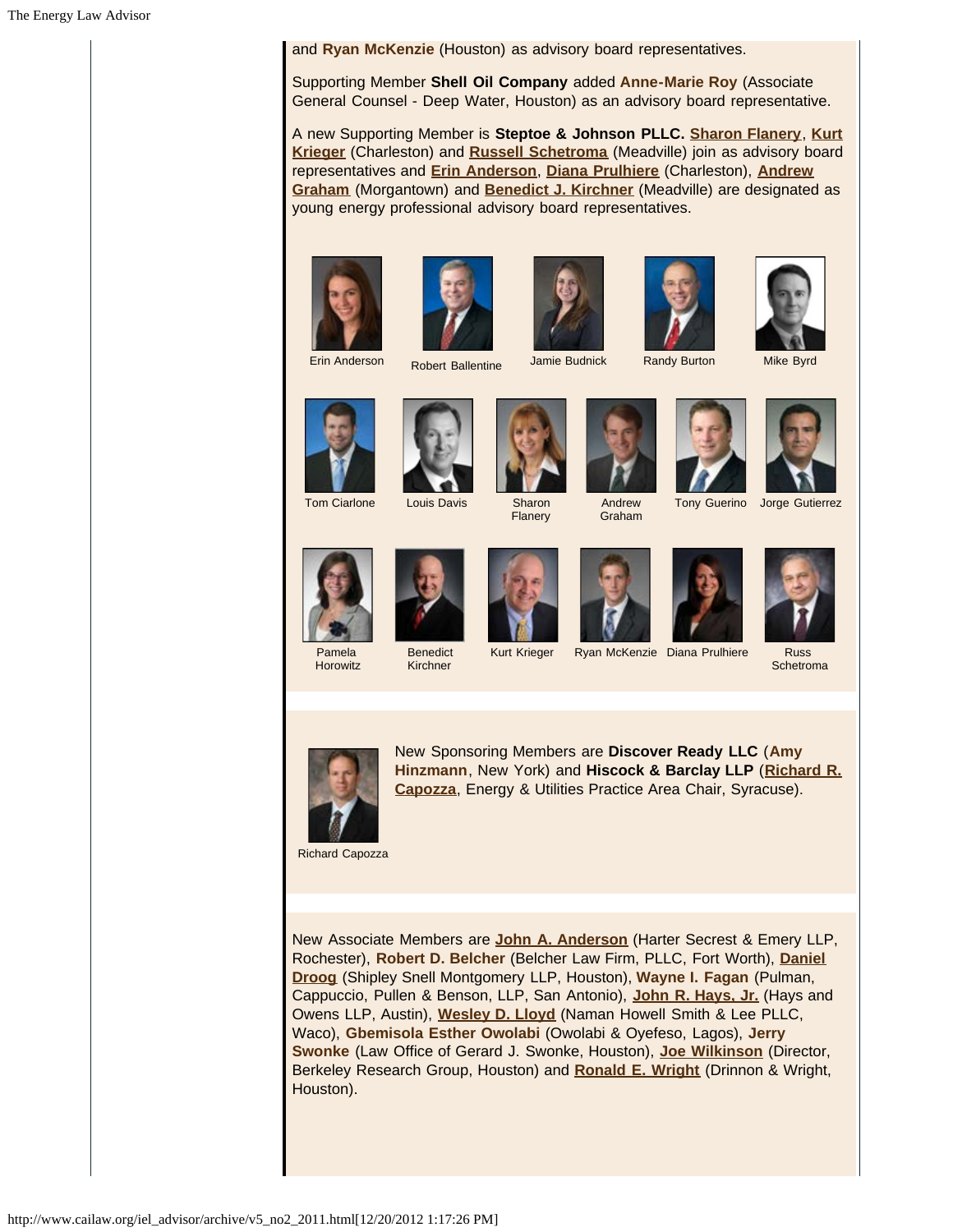







Wes Lloyd **Gbemisola Owolabi** Joe Wilkinson **Ronald Wright** 





A new Government Member is **Daniel T. Zwart** (Office of the Attorney General of Texas, Pearland).

New Academic Members are **Olanrewaju Aladeitan** (University of Abuja, Abuja) and the **University of Houston Law Center** (**Jacqueline L. Weaver**, Houston).



Lanre Aladeitan Jackie Weaver



Megan Bibb Elizabeth **Goldstein** 

New Young Energy Professional Members are **Natalie Barletta** (Kilburn Law Firm, PLLC, Houston), **Megan Bibb** (Haynes and Boone, LLP, Houston), **Elizabeth Goldstein** (Dilworth Paxson, Harrisburg), **Sergio Andre Laclau** (Xavier Bernardes Braganca, Rio de Janeiro), **Kirt Mayland** (General Counsel, Penn Energy Trust, Bala Cynwyd), **Jennifer W. Mosley** (Porter Hedges, Houston), **William Radler** (University of Tulsa College of Law, Tulsa) and **Paula Surerus** (Xavier Bernardes Braganca, Rio de Janeiro).

## **Participate in the IEL Advisory Board LinkedIn Group**

Share your thoughts on current issues and developments in the field with other members of the Advisory Board in our new members-only **IEL Advisory Board** LinkedIn group. If you are not already a member of LinkedIn, click here for directions on how to join.

## **Visit the Advisory Board Members website**

To visit the members website, click here and enter the password that was sent to you recently by email (If you need the email sent to you again, please email iel@cailaw.org. Here you will find current information about the Institute, the Advisory Board and the members themselves, including member photo rosters, committee descriptions and rosters, and a calendar of upcoming events. Here you can also access our new members-only online forum on LinkedIn, our bimonthly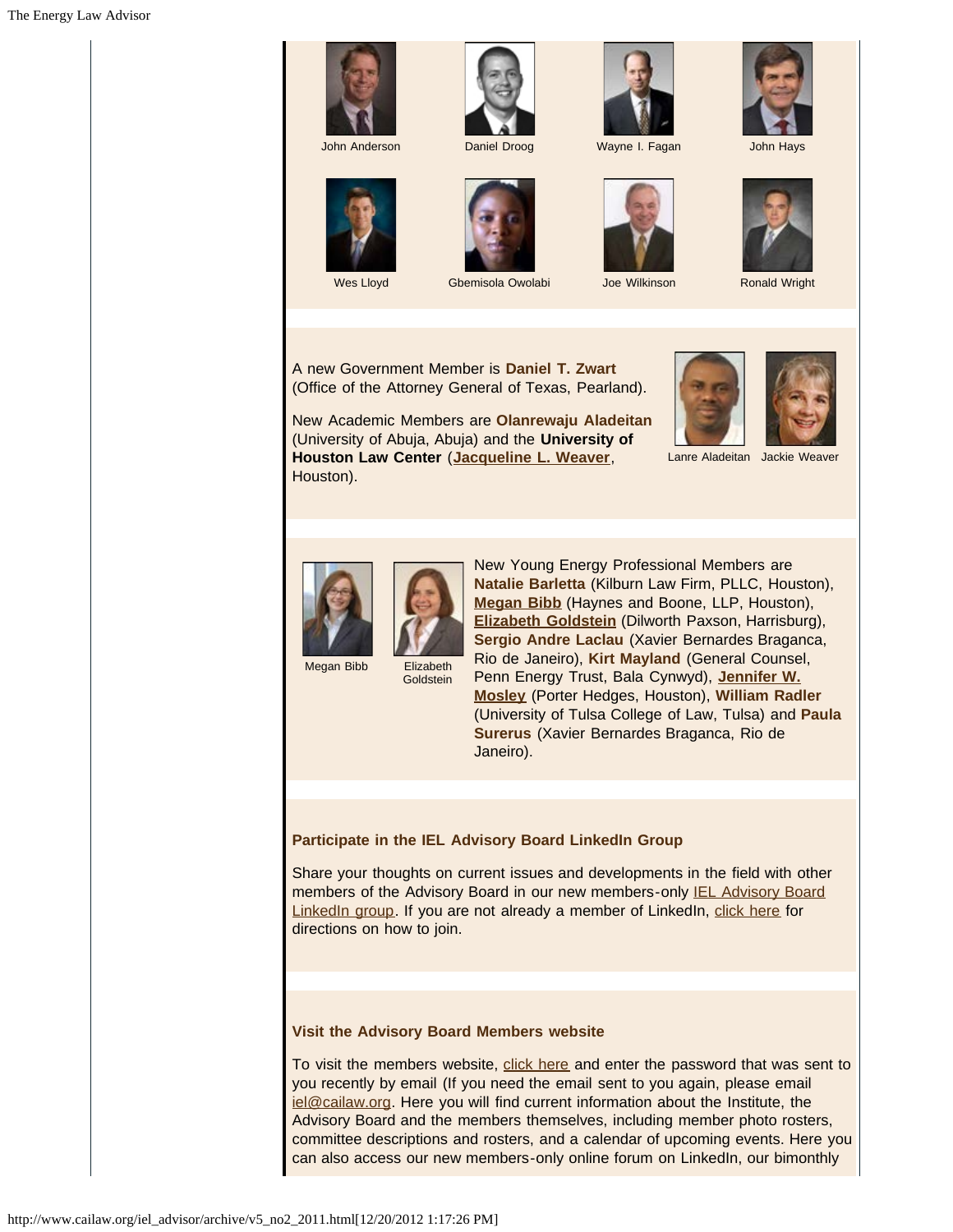

**To ensure that you continue to receive the Energy Law Advisor and its E-Lerts, please add ieladvisor@cailaw.org to your safe sender list or address book today. To discontinue receiving these, please reply to this email with UNSUSCRIBE in the subject line, or email us.**

**Please feel free to forward The Energy Law Advisor newsletter and its E-Lerts to an interested colleague.**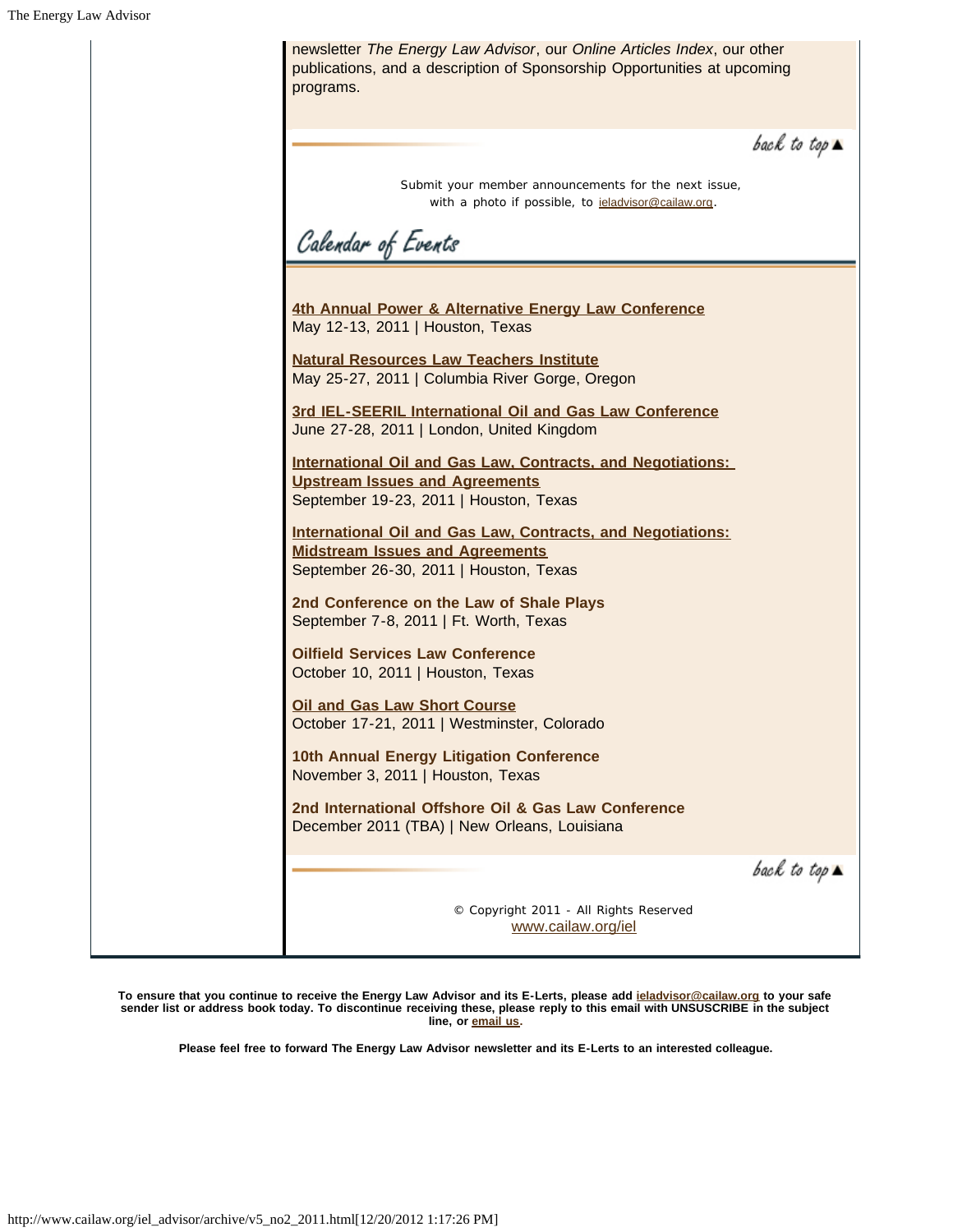

Submitted by Jon C. Vicklund, Beirne, Maynard & Parsons, LLP, Houston

After the Louisiana Supreme Court's opinion in *Corbello v. Iowa Production*, 850 So.2d 686 (La. 2003), numerous lawsuits were spawned by landowners seeking environmental damages from oil and gas exploration and production operations. These cases are generally referred to as "legacy lawsuits" because the operations conducted on the properties may have commenced literally decades ago leaving behind historical pollution. Act 312, La. R.S. 30:29 (2006) was implemented to provide a "procedure for judicial resolution of claims for environmental damage to property arising from . . ." such operations. In theory, it is also meant to ensure that any recovery by a landowner actually is used for remediation purposes.

While there is a history of post-Act 312 cases, the scope of this article is limited to a brief discussion of the more recent court opinions in *Debra Bergeron Duhon v. Petro "E", LLC, et al.* and *Tensas Poppadoc, Inc. v. Chevron U.S.A., Inc., et al.*, both of which arise out of the Third Circuit Court of Appeals of Louisiana.

*Debra Bergeron Duhon v. Petro "E", LLC, et al.*, 34 So.3d 1065 (La.App. 3 Cir. 2010).

This case involves a lawsuit brought by the landowner, Debra Bergeron Duhon, against several oil and gas service, exploration, and chemical companies for property damage arising out of oilfield operations involving storage and disposal of toxic oilfield wastes in unlined pits. The District Court granted defendants' exceptions of prematurity and lack of subject matter jurisdiction, and the case was referred to the Louisiana Department of Natural Resources. However, the Louisiana Third Circuit Court of Appeals reversed and remanded.

*Subject Matter Jurisdiction*. While one of the defendants argued that under Act 312 subject matter jurisdiction is discretionary with the trial court, and thus the trial court could refer the matter to the DNR, the Third Circuit disagreed citing to the prior decision in *M.J. Farms, Ltd. v. Exxon Mobil Corp.*, 998 So.2d 16 (La. 2008).

In *M.J. Farms*, the Louisiana Supreme Court discussed the application of [Act 312] in this context, which governs the "[r]emediation of oilfield sites and exploration and production sites" (emphasis added):

> Act 312 does not divest the district court of original jurisdiction. …. **[N]ot only is the claim for environmental damages filed in the district court, the claim is not deferred to DNR until the district court determines environmental damages exists and further determines the legally responsible party.** [Citation omitted] Moreover, the district court is not required to adopt the plan approved by the administrative agency, and further retains jurisdiction to compare the various proposed plans, whether proposed by a party of the administrative agency, and determines which plan is "a more feasible plan to adequately protect the environment and the public health, safety, and welfare." [Citation omitted]

The *Duhon* Court confirmed that the duty of the district court is "to determine whether environmental damage exists and who the legally responsible party or parties are *prior* to referral to the [DNR]" (emphasis added). The Court further found that subject matter jurisdiction of the district court is not disturbed by an argument that the DNR has primary jurisdiction, as Act 312 establishes that a lawsuit shall remain in the district court until (1) there is an admission of liability or the factfinder makes such a determination, and (2) the responsible parties are determined. As a result, the Third Circuit found that there was subject matter jurisdiction, and the trial court's grant of the exception of lack of subject matter jurisdiction was reversed.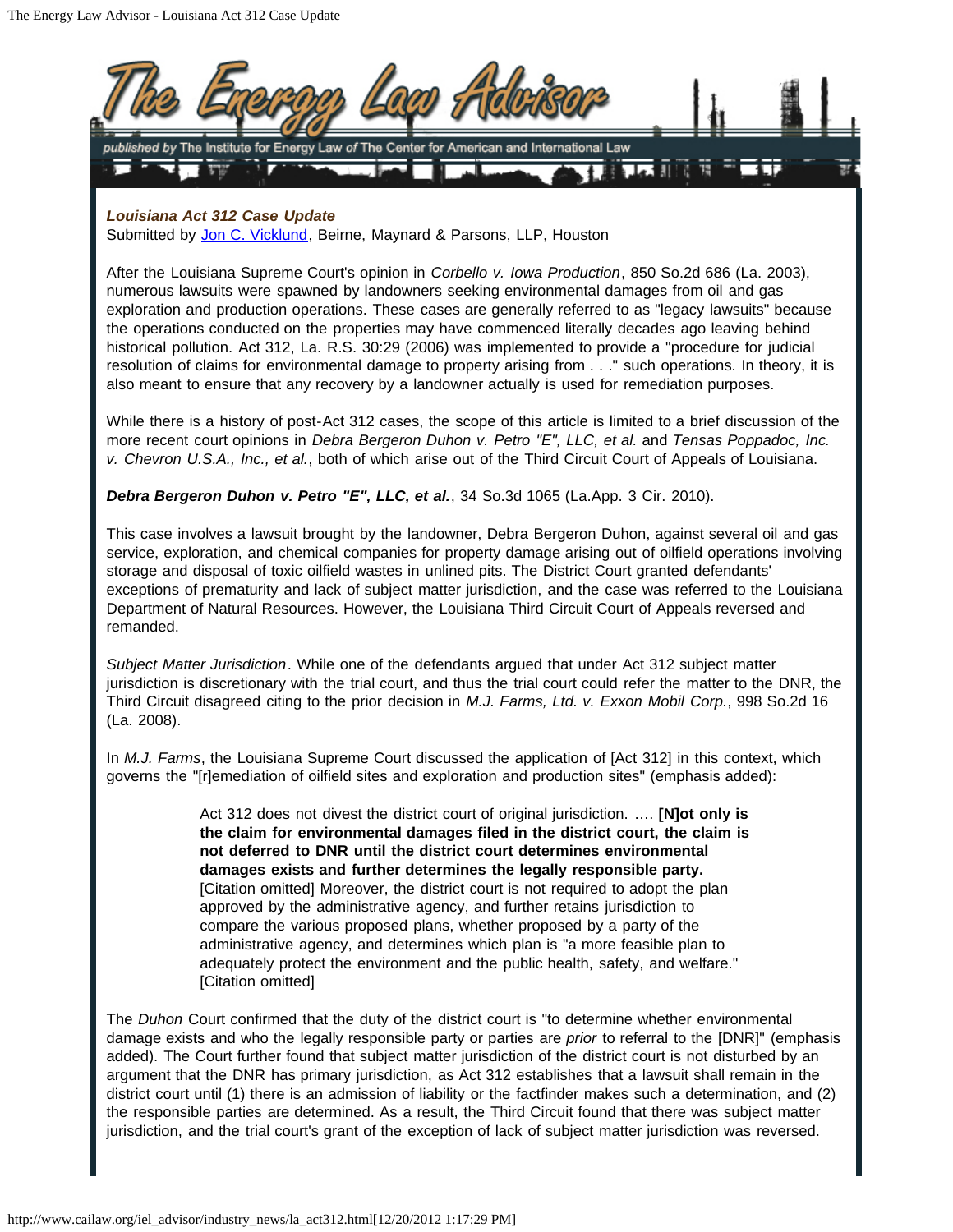*Prematurity*. The *Duhon* Court also considered the exception of prematurity. The defendants argued that there were no restorative requirements until the termination of the applicable leases, but failed to provide the Court with evidence as to whether the leases had expired or not. The Court noted that it was the defendants' burden to show that the leases had not expired. Since there was nothing apparent from the record in support of the exception of prematurity, the *Duhon* Court also reversed the prematurity finding.

**Tensas Poppadoc, Inc. v. Chevron U.S.A., Inc., et al.**, 49 So.3d 1020 (La.App. 3 Cir. 2010).

This Third Circuit decision is a recent opinion arising out of the *Poppadoc* litigation. There are numerous reported opinions relating to this lawsuit, but this article only addresses the more recent issue raised on appeal.

This case involves claims of environmental damages to Tensas Poppadoc, Inc.'s property for which one of the defendants was found liable as a responsible party. A plan for remediation was approved by the Louisiana Department of Natural Resources; however, the approval was challenged by the plaintiff, who contended that the remediation plan was not the most feasible plan. When the trial court set the matter for a hearing, the plaintiff moved to take the deposition of the Secretary of the DNR prior to the hearing date.

Act 312 sets forth a detailed procedure for the resolution of environmental damages claims, and ultimately requires the efficient use of the most feasible remediation plan. One of the final steps in the procedure, after the DNR issues written reasons for the use of a given remediation plan, requires the court to adopt the plan "unless a party proves by a preponderance of the evidence that another plan is a more feasible plan to adequately protect the environment and the public health, safety, and welfare" [citation omitted]. The Third Circuit referred to this hearing requirement as the "preponderance hearing."

This raised the questions whether the Secretary of the DNR may be compelled to (1) provide testimony at the "preponderance hearing," and (2) submit to a deposition prior to the hearing. Resolving these questions requires the trial court to first determine the "relevance" of the facts sought to be proved by the testimony at a "relevancy hearing" and, then determine the "necessity" of the witness to appear at the "preponderance hearing" as determined through a "necessity hearing." Does this seem convoluted? Yes, it appears so at first glance, but the Third Circuit quickly disposed of the issues, affirming in part and reversing in part the trial court's grant of the landowner's motion to compel the requested testimony.

The Third Circuit noted that the trial court specifically determined that the factual assertions in plaintiff's motion were well founded, and prejudice would result if the trial court denied the motion. As such, the Third Circuit found that the facts asserted by plaintiff in its motion were relevant to the case because the asserted facts tended to show that the feasibility plan failed to comply with the relevant statutory provisions, and was also not the most feasible plan. While the Secretary of the DNR complained of the timing of the hearings, the Third Circuit held that the trial court correctly applied the procedure insofar as the relevancy determination. Thus, the trial court's ruling was affirmed on that basis.

However, with respect to the "necessity" determination, there was a different result. The Secretary of the DNR argued that he did not have proper notice for the "necessity hearing," and also that the trial court's exclusion of his affidavit was in error. The Third Circuit found no merit in the first argument, as the Secretary was represented by counsel at the hearing. The Third Circuit also found that the exclusion of the Secretary's affidavit was proper based upon hearsay grounds. So it would seem as though the trial court's ruling concerning "necessity" would stand. But it did not.

The Third Circuit noted that "[b]efore issuing the requested subpoenas [i.e. to compel the Secretary of the DNR to appear and give testimony at the 'preponderance hearing'], it was incumbent upon the trial court to consider the 'necessity' of the [Secretary's] testimony. However, given the exclusion of [the Secretary's] affidavit, the 'necessity' hearing was concluded without the trial court having [any] evidence before it upon which to make a determination as to whether [the Secretary's] testimony [was] 'necessary' at the upcoming 'preponderance hearing' under La. R.S. 30:29(C)(5)." Therein lies the reasoning for the Third Circuit's reversal of "that portion of the judgment of the trial court granting Poppadoc's motion for the issuance of a trial subpoena and permitting Poppadoc to take [the Secretary's] deposition" prior to the "preponderance hearing." If there had been some evidence before the trial court concerning "necessity," a different result may have been reached by the Third Circuit and the trial court's ruling affirmed in its entirety.

*Dissent*. It is noted that there was a dissent to the majority's opinion, but the dissent is not addressed